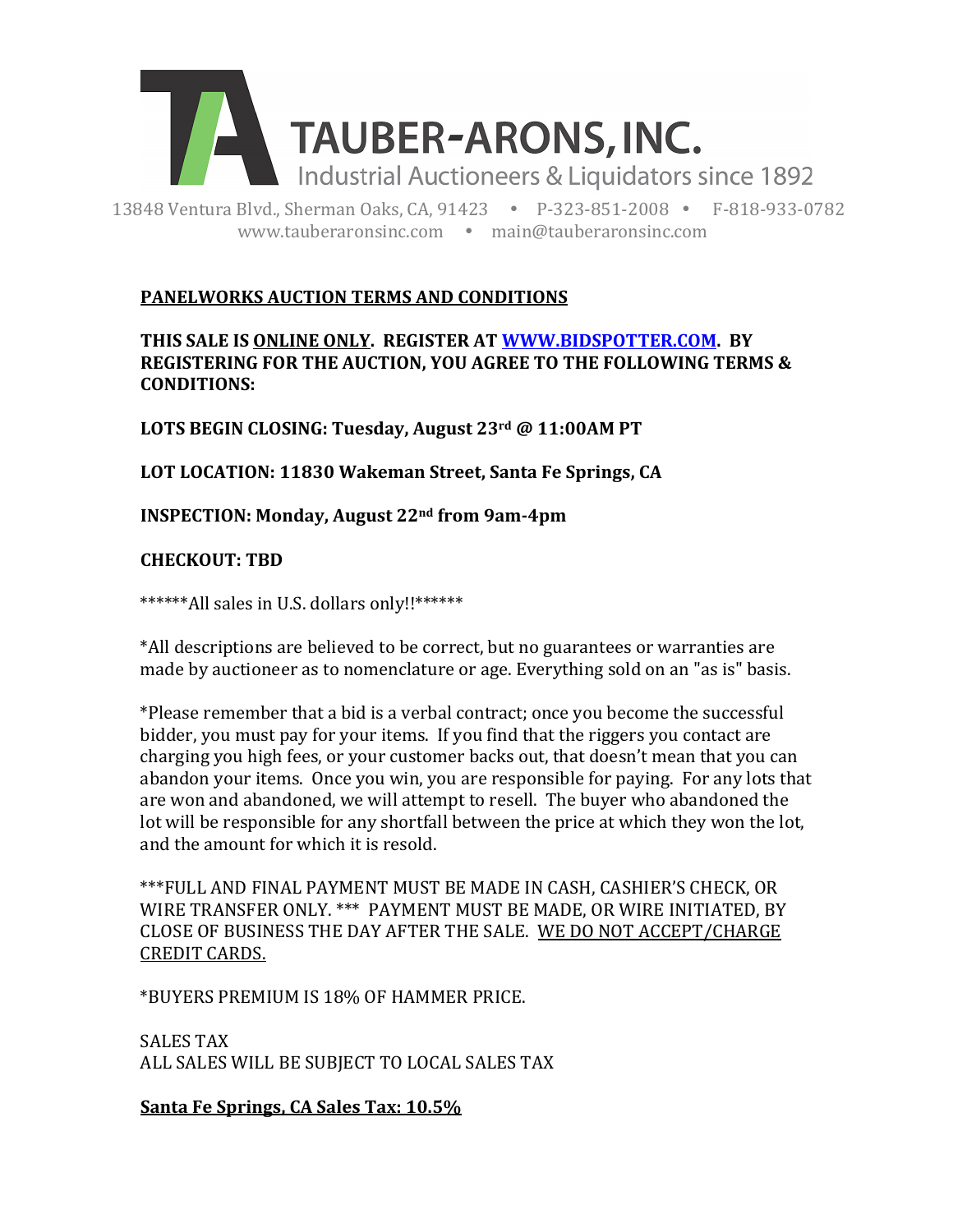\*For those doing business in California: The only way to be exempt from sales tax is to furnish us with a copy of your resale license. Simply telling us your resale number is not sufficient; you must provide an actual copy for our records. We do not keep resale licenses on file at the office. In addition, your resale license must have current information, including the name of your company and address. If the name and address on your resale license don't match the name and address you register with, that license is unacceptable.

If your business card and/or business name don't explicitly state that you are in the business of buying and selling the type of machinery you are buying from us, we may choose to refuse your resale license. In other words, if you are in the business of wood working and you buy office furniture at our auction, do not expect to have your resale license accepted. You may want to provide us with a copy of an ad for your company, demonstrating that you are in the business of buying and selling the type of equipment you are purchasing from us, as proof. We reserve the right to deny any resale license that appears questionable.

\*For those doing business outside of California: The only way to be exempt from sales tax is to furnish us with a copy of your Bill of Lading, demonstrating that the items purchased at auction have crossed state lines. Do not fax us a copy of your state resale license; California doesn't accept resale licenses from other states. Also, moving the items across a state border yourself doesn't count. You must have a common carrier move the items, and then give you a Bill of Lading which you then send us a copy of.

\*\*\*IMPORTANT\*\*\*In ALL cases, without exception, if you cannot furnish us with the required tax exemption proof BEFORE payment is made, then you MUST pay the tax. If you can furnish us with the required documentation after payment is made, but within 21 days of the sale, a refund will be promptly issued. There are NO exceptions to this. If you make a wire transfer to us, or obtain a cashiers' check, without including the tax and before giving us the required documents, you will not be allowed to remove any equipment until the situation is corrected. Obviously, if you are relying on a Bill of Lading for tax exemption, you will not be able to provide copies of documents until after the items are moved, and so please be aware of this rule when making payment. Also, we remit the sales tax we collect to the CA Dept of Tax and Fee Administration on a monthly basis, so if you take longer than 21 days to get tax exemption proof to us, it will be too late: we will not take steps to try and retrieve your sales tax from the CDTFA once the taxes are turned in.

\*\*\*If we have any doubts as to the veracity of tax exemption claims, we reserve the right to refuse tax exemption status.\*\*\*

ADDITIONAL INFO FOR THOSE BUYING VEHICLES: as of 10/2012, we are required to collect sales tax on vehicles except when a buyer has a DMV-issued vehicle dealers' license. A regular CA SBOE issued resale permit will not remove the sales tax from vehicle purchases.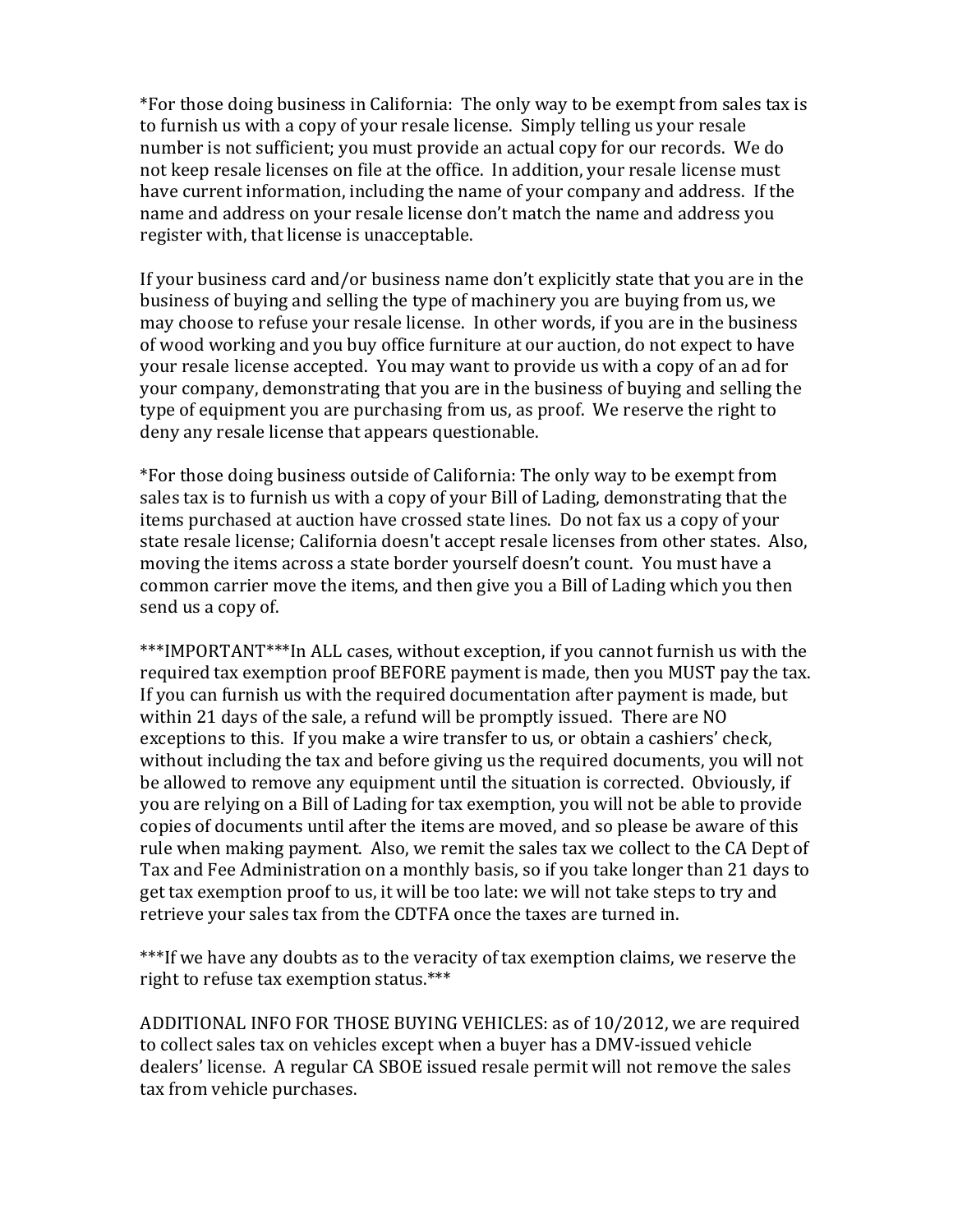#### LOT REMOVAL

#### **CHECKOUT: TBD**

Removal of lots is entirely the responsibility of the bidder. We do not package, load or ship. There will be no equipment, no forklifts or pallet jacks, onsite to facilitate your lot removal. It is up to you to hire a rigger or otherwise provide for the removal of your items.

Additionally, if you are moving items out of the country, please understand that we do not act as customs brokers. You will have to facilitate any and all paperwork involved with removing your items across borders.

While we do not work with or endorse any riggers, we can provide you with contact information for riggers who have requested that we do so:

United Machinery S AF Inc. Francisco Lopez -- 323-204-1738; 323-532-0490 UnitedMachinery1@hotmail.com

Champion Machinery Movers Robert Gonzalez - 818-701-5213; 818-471-7345 info@championmachinerymovers.com

Beltran Machinery Moving Gabriel Beltran - 888-815-0079

**ARIS Machinery Movers** Aristeo Gonzalez - 310256-9344

Inland Rigging Steven Fangmeyer: 951-581-2185

Titan Industrial Machinery Movers 951-317-7468 Titan.rsw@gmail.com

Red Line Machinery Movers 323-888-8772 rigo@redlinemachinerymovers.com

IMPORTANT: Due to buyers being lax about removing their items in a timely fashion, we are implementing a \$500 per day fee for entry into the facility every day past the time allotted for check out.